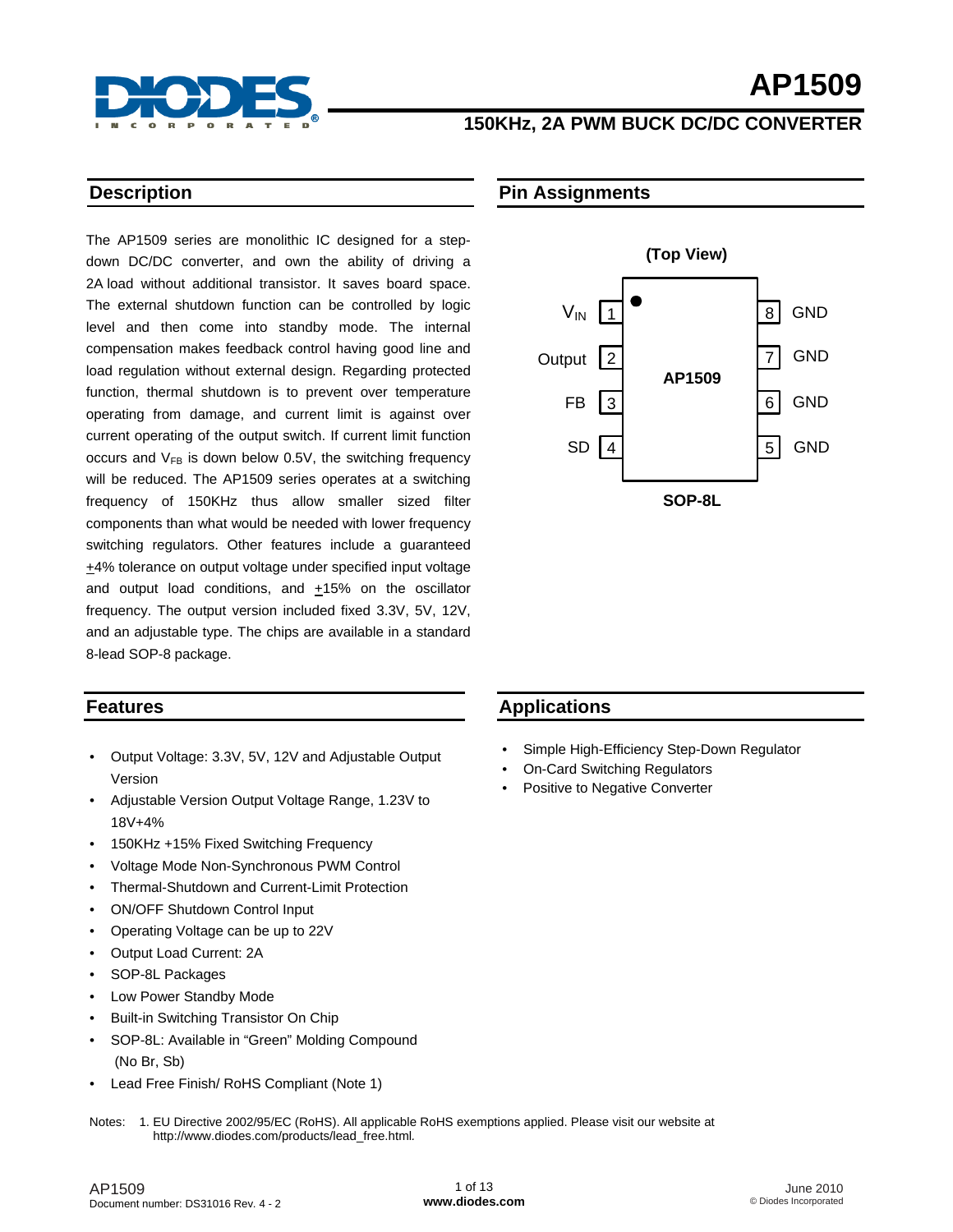

## **150KHz, 2A PWM BUCK DC/DC CONVERTER**

## **Typical Application Circuit**

#### **(1) Fixed Type Circuit**



#### **(2) Adjustable Type Circuit**



$$
V_{FB} = 1.23V
$$
  
R2 = 1K ~ 3K

#### **(3) Delay Start Circuit**

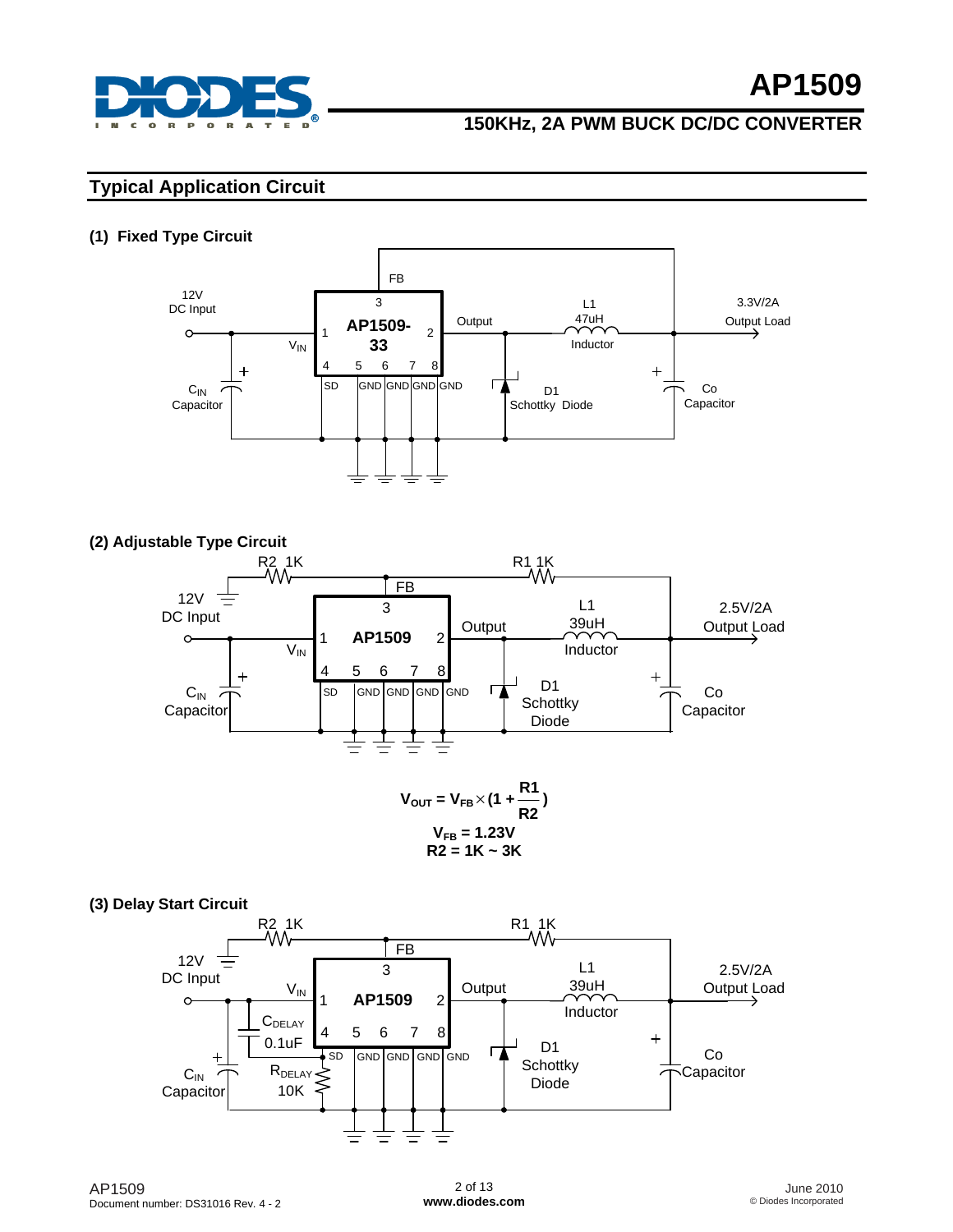

## **150KHz, 2A PWM BUCK DC/DC CONVERTER**

## **Pin Descriptions**

| <b>Pin Name</b> | <b>Description</b>              |  |  |  |  |
|-----------------|---------------------------------|--|--|--|--|
| V <sub>IN</sub> | Operating voltage input         |  |  |  |  |
| Output          | Switching output                |  |  |  |  |
| GND             | Ground                          |  |  |  |  |
| FB              | Output voltage feedback control |  |  |  |  |
| SD              | <b>ON/OFF Shutdown</b>          |  |  |  |  |

## **Functional Block Diagram**

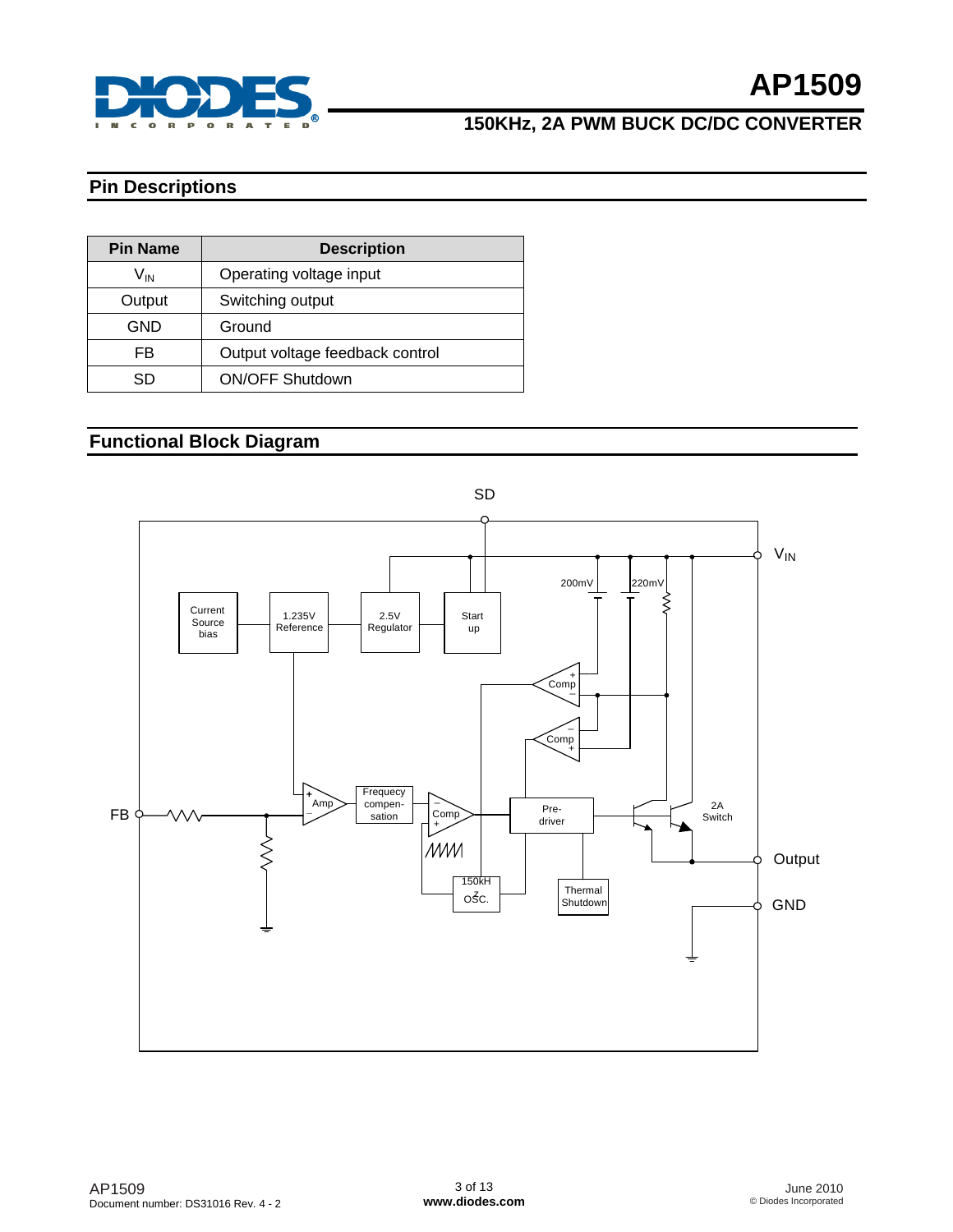

## **Absolute Maximum Ratings**

| <b>Symbol</b>                               | <b>Parameter</b>                      | Rating             | Unit        |
|---------------------------------------------|---------------------------------------|--------------------|-------------|
| ESD HBM                                     | Human Body Model ESD Protection       | 2                  | KV          |
| ESD MM                                      | Machine Model ESD Protection          | 200                | V           |
| $V_{IN}$                                    | <b>Supply Voltage</b>                 | $+24$              | V           |
| <b>ON/OFF Pin Input Voltage</b><br>$V_{SD}$ |                                       | $-0.3$ to $+18$    | V           |
| $V_{FB}$                                    | Feedback Pin Voltage                  | $-0.3$ to $+18$    | V           |
| $V_{OUT}$                                   | Output Voltage to Ground              | -1                 | V           |
| $P_D$                                       | <b>Power Dissipation</b>              | Internally Limited | W           |
| $T_{ST}$                                    | Storage Temperature                   | $-65$ to $+150$    | $^{\circ}C$ |
| $T_{J}$                                     | <b>Operating Junction Temperature</b> | $-40$ to $+125$    | $^{\circ}C$ |

## **Recommended Operating Conditions**

| <b>Symbol</b>   | <b>Parameter</b>                     | Min   | <b>Max</b> | Unit   |
|-----------------|--------------------------------------|-------|------------|--------|
| <b>I</b> OUT    | lOutput Current                      |       |            |        |
| V <sub>OP</sub> | <b>Operating Voltage</b>             | 4.5   | 22         |        |
| $\mathsf{A}$    | <b>Operating Ambient Temperature</b> | $-20$ | 85         | $\sim$ |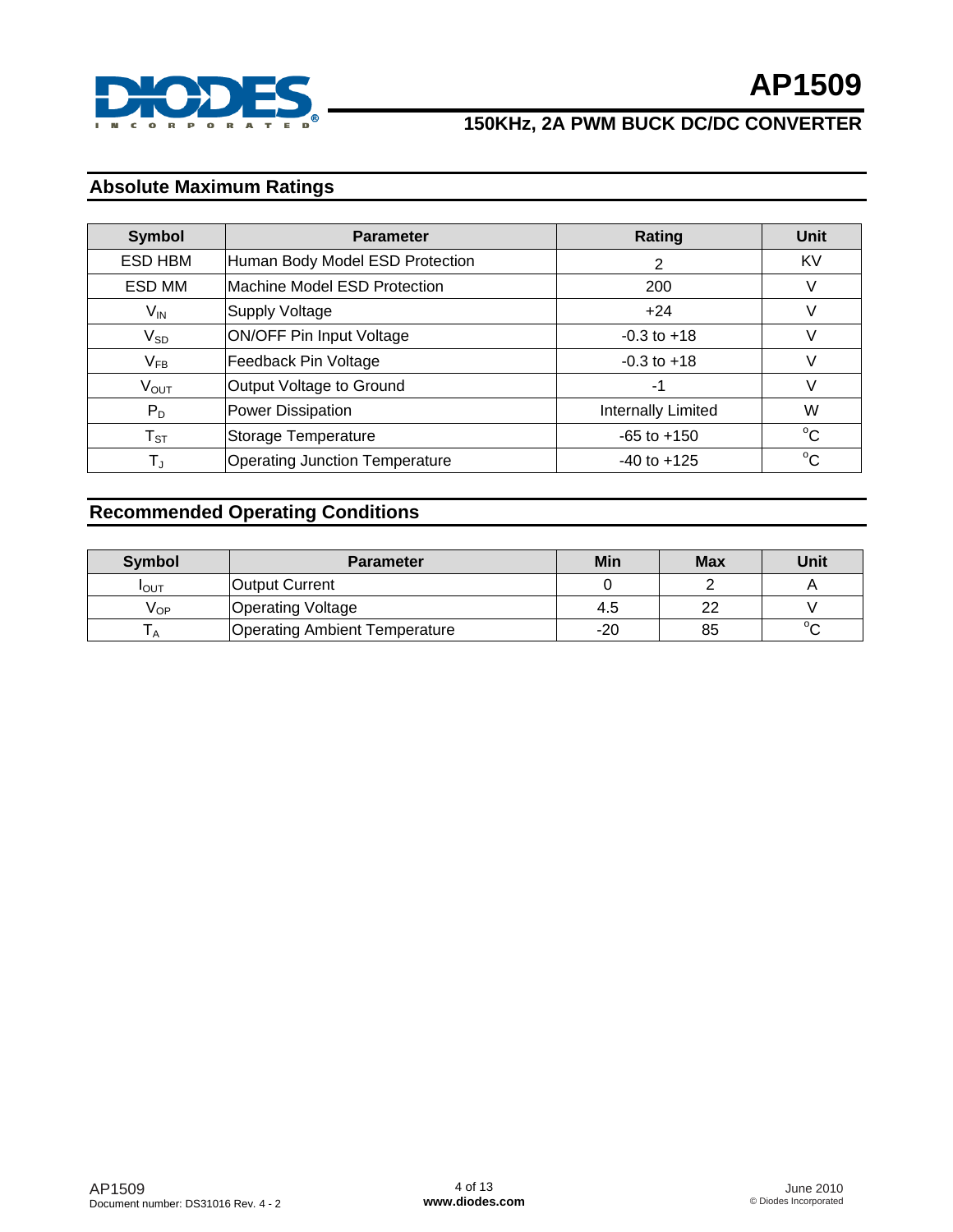

## **Electrical Characteristics**

| Specifications with <b>boldface type</b> are for full operating temperature range, the other type are for $T_J = 25^{\circ}C$ . |                                                                                      |                                                                              |                                                                                        |                |                    |                         |             |  |
|---------------------------------------------------------------------------------------------------------------------------------|--------------------------------------------------------------------------------------|------------------------------------------------------------------------------|----------------------------------------------------------------------------------------|----------------|--------------------|-------------------------|-------------|--|
| <b>Symbol</b>                                                                                                                   | <b>Parameter</b>                                                                     | <b>Conditions</b>                                                            |                                                                                        | <b>Min</b>     | Typ.               | <b>Max</b>              | <b>Unit</b> |  |
| $I_{FB}$                                                                                                                        | <b>Feedback Bias Current</b>                                                         | $V_{FB} = 1.3V$<br>(Adjustable version only)                                 |                                                                                        |                | $-10$              | $-50$<br>$-100$         | nA          |  |
| $F_{\rm osc}$                                                                                                                   | <b>Oscillator Frequency</b>                                                          |                                                                              |                                                                                        | 127<br>110     | 150                | 173<br>173              | <b>KHz</b>  |  |
| $F_{\text{SCP}}$                                                                                                                | Oscillator Frequency of<br><b>Short Circuit Protect</b>                              |                                                                              | When current limit occurred<br>and $V_{FB}$ < 0.5V, T <sub>a</sub> = 25 <sup>°</sup> C | 10             | 30                 | 50                      | <b>KHz</b>  |  |
| $V_{\text{SAT}}$                                                                                                                | <b>Saturation Voltage</b>                                                            | $I_{\text{OUT}} = 2A$<br>No outside circuit<br>$V_{FB}$ = 0V force driver on |                                                                                        |                | 1.25               | 1.4<br>1.5              | $\vee$      |  |
| <b>DC</b>                                                                                                                       | Max. Duty Cycle (ON)<br>Min. Duty Cycle (OFF)                                        | $V_{FB}$ = 0V force driver on                                                | $V_{FB}$ = 12V force driver off                                                        |                | 100<br>$\mathbf 0$ |                         | $\%$        |  |
| $I_{CL}$                                                                                                                        | <b>Current Limit</b>                                                                 | Peak current<br>No outside circuit<br>$V_{FB}$ = 0V force driver on          |                                                                                        | 3              |                    |                         | A           |  |
| I <sub>L</sub>                                                                                                                  | Output<br>Output = $0$<br>Leakage                                                    | No outside circuit<br>$V_{FB}$ = 12V force driver off                        |                                                                                        |                |                    | $-200$                  | uA          |  |
|                                                                                                                                 | Current<br>Output $= -1$                                                             | $V_{\text{IN}}$ = 22V                                                        |                                                                                        |                | $-5$               |                         | mA          |  |
| $I_{\mathsf{Q}}$                                                                                                                | Quiescent Current                                                                    |                                                                              | $V_{FB}$ = 12V force driver off                                                        |                | $\overline{5}$     | 10                      | mA          |  |
| $I_{\text{STBY}}$                                                                                                               | <b>Standby Quiescent</b><br>Current                                                  | $ON/OFF$ pin = $5V$<br>$V_{IN}$ = 22V                                        |                                                                                        |                | 70                 | 150<br>$\overline{200}$ | uA          |  |
| $V_{IL}$                                                                                                                        |                                                                                      | Low (regulator ON)                                                           |                                                                                        | $\blacksquare$ |                    | 0.6                     |             |  |
| V <sub>IH</sub>                                                                                                                 | ON/OFF Pin Logic Input<br><b>Threshold Voltage</b>                                   | High (regulator OFF)                                                         |                                                                                        | 2.0            | 1.3                |                         | $\vee$      |  |
| ΙH.                                                                                                                             | ON/OFF Pin Logic Input<br>Current                                                    | $V_{LOGIC} = 2.5V (OFF)$                                                     |                                                                                        |                |                    | $-0.01$                 | uA          |  |
| I <sub>L</sub>                                                                                                                  | <b>ON/OFF Pin Input Current</b>                                                      | $V_{LOGIC} = 0.5V$ (ON)                                                      |                                                                                        |                | $-1$<br>$-0.1$     |                         |             |  |
| $\pmb{\theta}_{\mathsf{JA}}$                                                                                                    | <b>Thermal Resistance</b>                                                            | SOP-8L                                                                       | Junction to<br>case                                                                    |                | 15                 |                         | °C/W        |  |
| $\theta_{\text{JC}}$                                                                                                            | <b>Thermal Resistance</b><br>with a copper area of<br>approximately $3 \text{ in}^2$ | SOP-8L                                                                       | Junction to<br>ambient                                                                 |                | 70                 |                         | °C/W        |  |

Unless otherwise specified,  $V_{\text{IN}} = 12V$  for 3.3V, 5V, adjustable version and  $V_{\text{IN}} = 18V$  for the 12V version.  $I_{\text{I}}$   $\alpha_{\text{IN}} = 0.5A$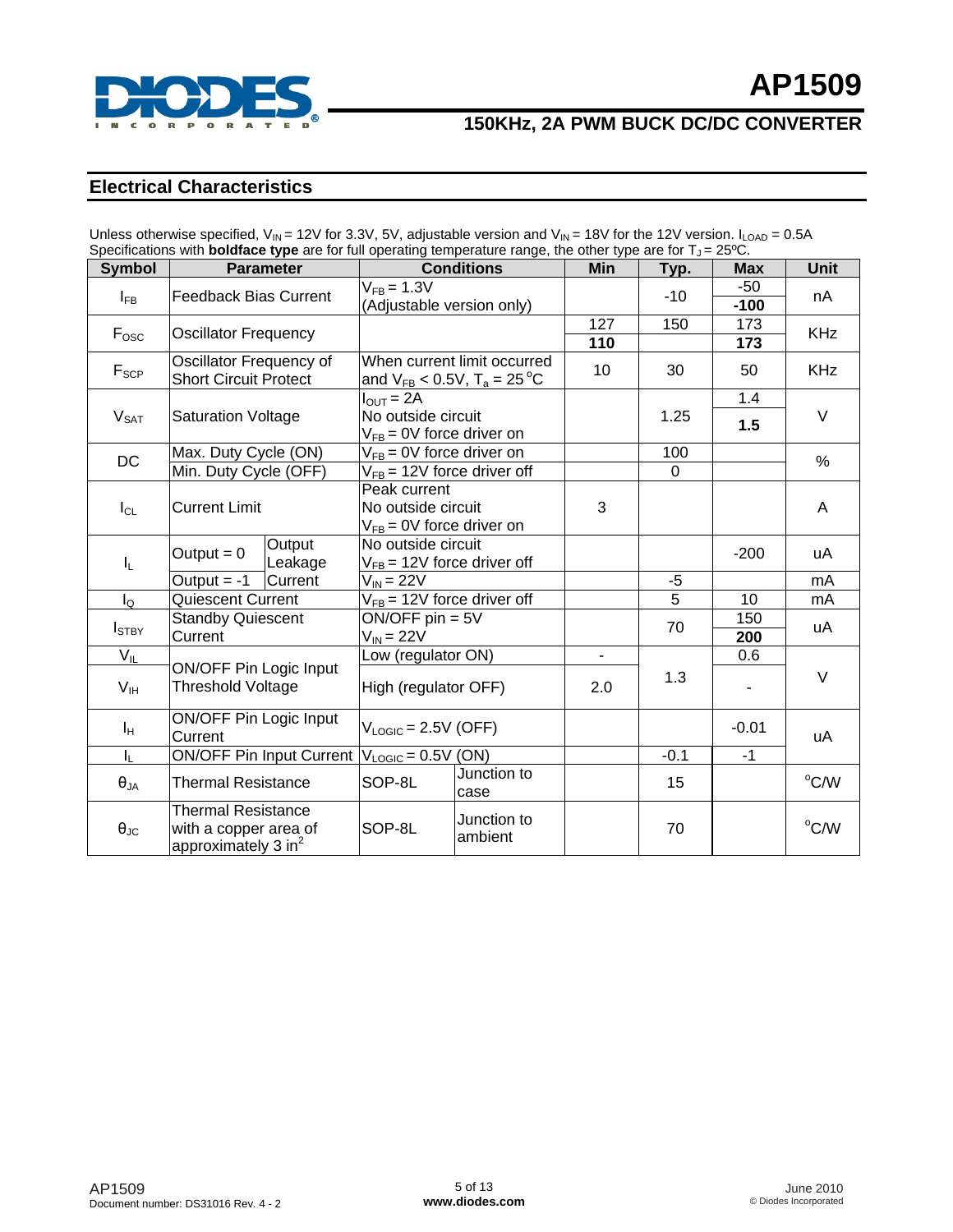

## **Electrical Characteristics (Continued)**

|             | <b>Symbol</b> | <b>Parameter</b>      | <b>Conditions</b>                                                                                  | $V_{Min}$      | Typ. | $V_{\text{Max}}$ | <b>Unit</b> |
|-------------|---------------|-----------------------|----------------------------------------------------------------------------------------------------|----------------|------|------------------|-------------|
| AP1509-ADJ  | $V_{FB}$      | Output<br>Feedback    | $4.5V < V_{IN} < 22V$<br>$0.2A \leq I_{\text{LOAD}} \leq 2A$<br>V <sub>OUT</sub> programmed for 3V | 1.193<br>1.18  | 1.23 | 1.267<br>1.28    | $\vee$      |
|             | η             | Efficiency            | $V_{\text{IN}}$ = 12V, $I_{\text{LOAD}}$ =2A                                                       | 76             | 76   |                  | %           |
| AP1509-3.3V | $V_{OUT}$     | Output Voltage        | $4.75V < V_{IN} \le 22V$<br>$0.2A \leq I_{LOAD} \leq 2A$                                           | 3.168<br>3.135 | 3.3  | 3.432<br>3.465   | V           |
|             | η             | Efficiency            | $V_{\text{IN}}$ = 12V, $I_{\text{LOAD}}$ = 2A                                                      | 78             | 78   |                  | %           |
| AP1509-5V   | $V_{OUT}$     | <b>Output Voltage</b> | $7V \leq V_{IN} \leq 22V$<br>$0.2A \leq I_{\text{LOAD}} \leq 2A$                                   | 4.8<br>4.75    | 5    | 5.2<br>5.25      | $\vee$      |
|             | η             | Efficiency            | $V_{\text{IN}}$ = 12V, $I_{\text{LOAD}}$ = 2A                                                      | 83             | 83   |                  | %           |
| AP1509-12V  | $V_{OUT}$     | Output Voltage        | $15V \leq V_{IN} \leq 22V$<br>$0.2A \leq I_{\text{LOAD}} \leq 2A$                                  | 11.52<br>11.4  | 12   | 12.48<br>12.6    | $\vee$      |
|             | η             | Efficiency            | $V_{\text{IN}} = 15V$ , $I_{\text{LOAD}} = 2A$                                                     | 90             | 90   |                  | %           |

Specifications with **boldface type** are for full operating temperature range, the other type are for T<sub>J</sub> = 25°C.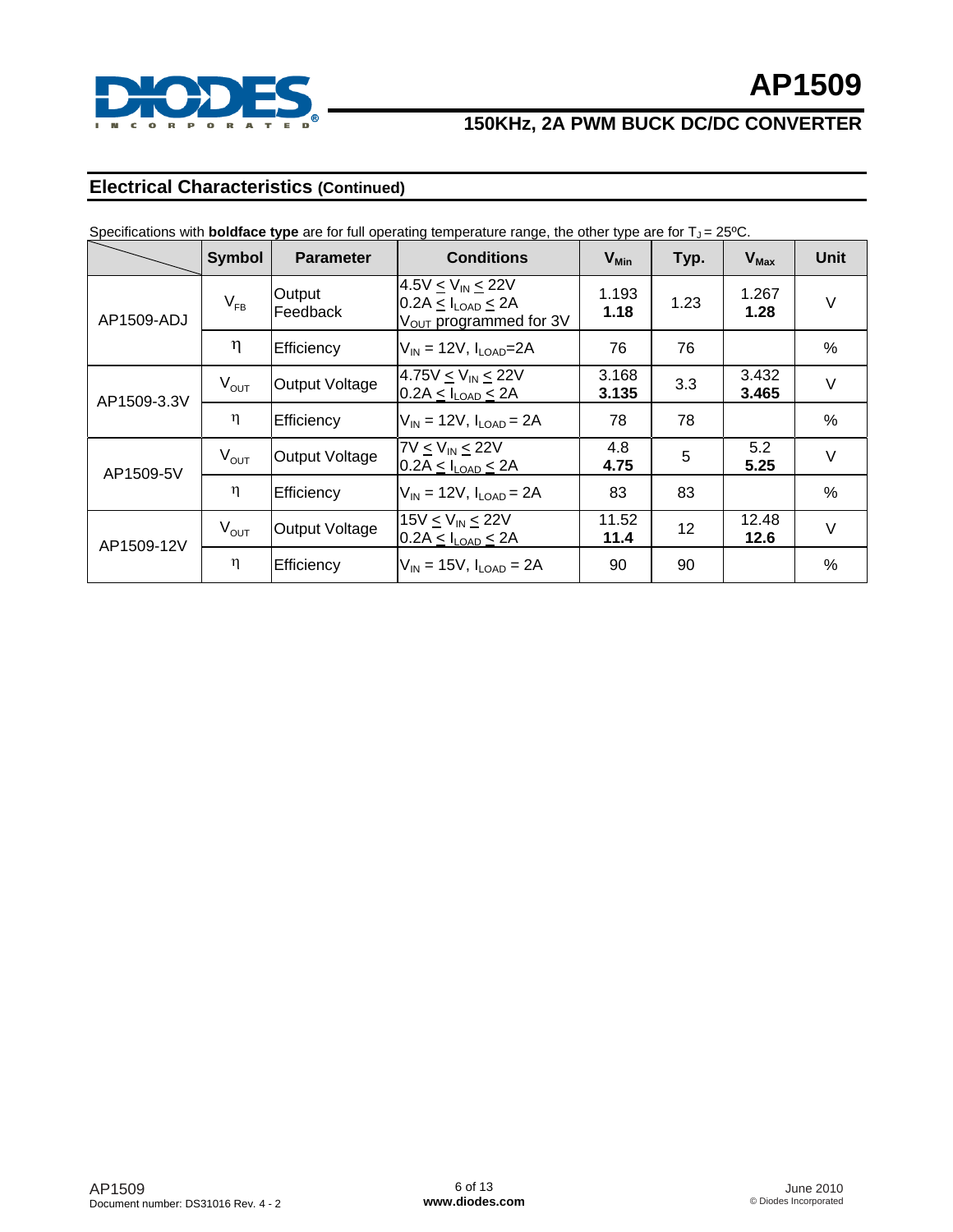

## **150KHz, 2A PWM BUCK DC/DC CONVERTER**

### **Typical Performance Characteristics**



#### **AP1509 Saturation Voltage vs. Temperature (VIN =12V, VFB=0V, VSD=0)**



**AP1509 Efficiency vs. Temperature (VIN=12V, VOUT=3.3V, Io=2A)** 



#### **AP1509 Switch Current Limit vs. Temperature (VIN=12V, VFB=0V)**



**AP1509 Supply Current vs. Temperature (VIN=12V, No Load, Von/off =0V(Switch ON) ,Von/off =5V(Switch OFF))**

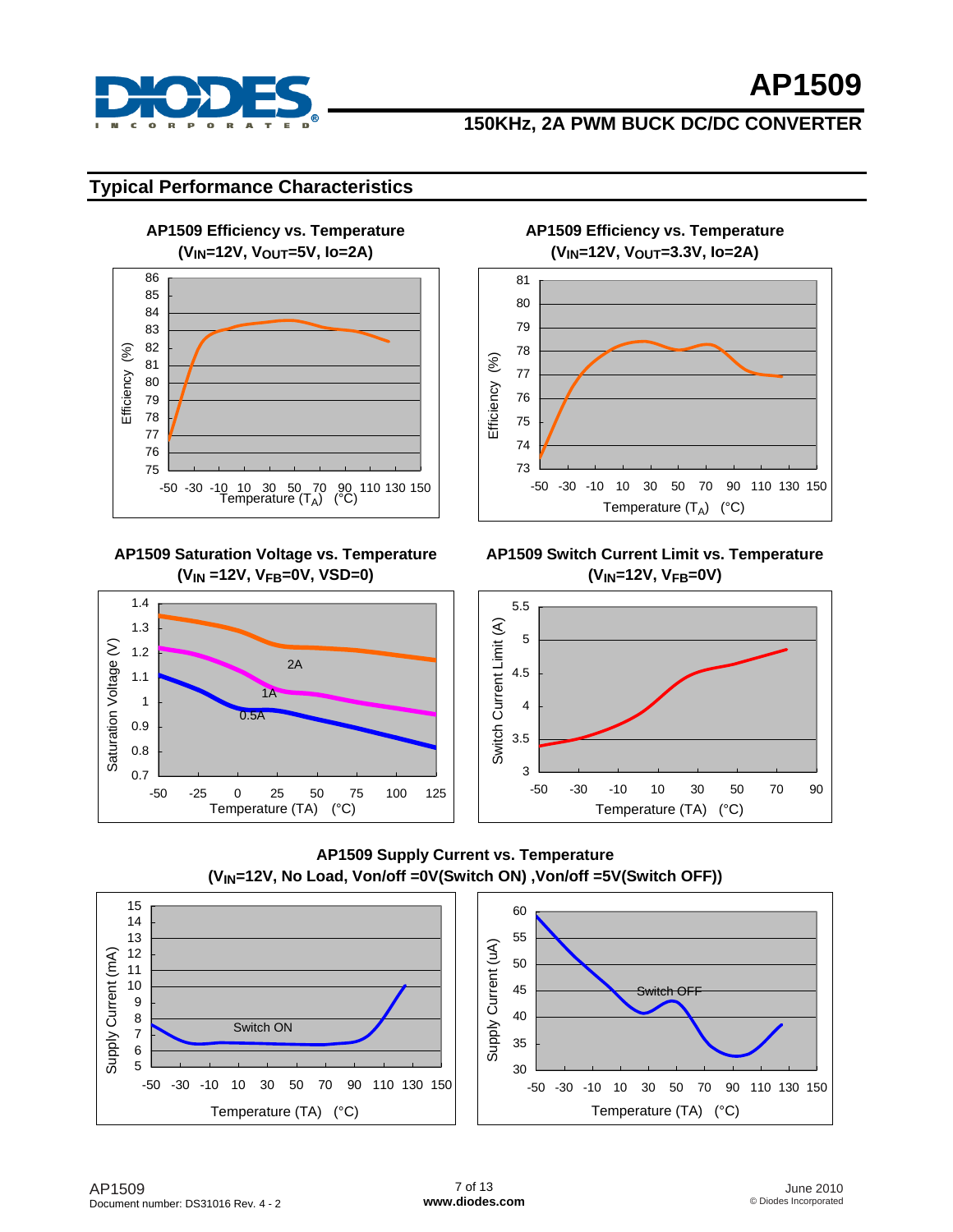

## **150KHz, 2A PWM BUCK DC/DC CONVERTER**

**AP1509 ON/OFF Current vs. ON/OFF Voltage** 

### **Typical Performance Characteristics (Continued)**

**AP1509 Threshold Voltage vs. Temperature (VIN=12V, Io=100mA)**  1.7 1.6 1.5 Threshold Voltage (V) Threshold Voltage (V) 1.4 1.3 1.2 1.1 1 0.9 0.8 -50 -30 -10 10 30 50 70 90 110 130 150 Temperature (TA) (°C)

**AP1509 Frequency vs. Temperature (VIN=12V, Io=500mA, VOUT=5V)** 







**(VIN=12V)**  10  $\overline{0}$ -10 ON/OFF Current (nA) -20 ON/OFF Current (nA) -30 -40 -50 -60 -70 -80 -90 -100 0 3 6 9 12 15 18 21

#### **AP1509 Feedback Current vs. Temperature (VIN=12V, VOUT=5V, Vfb=1.3V)**

ON/OFF Voltage (V)



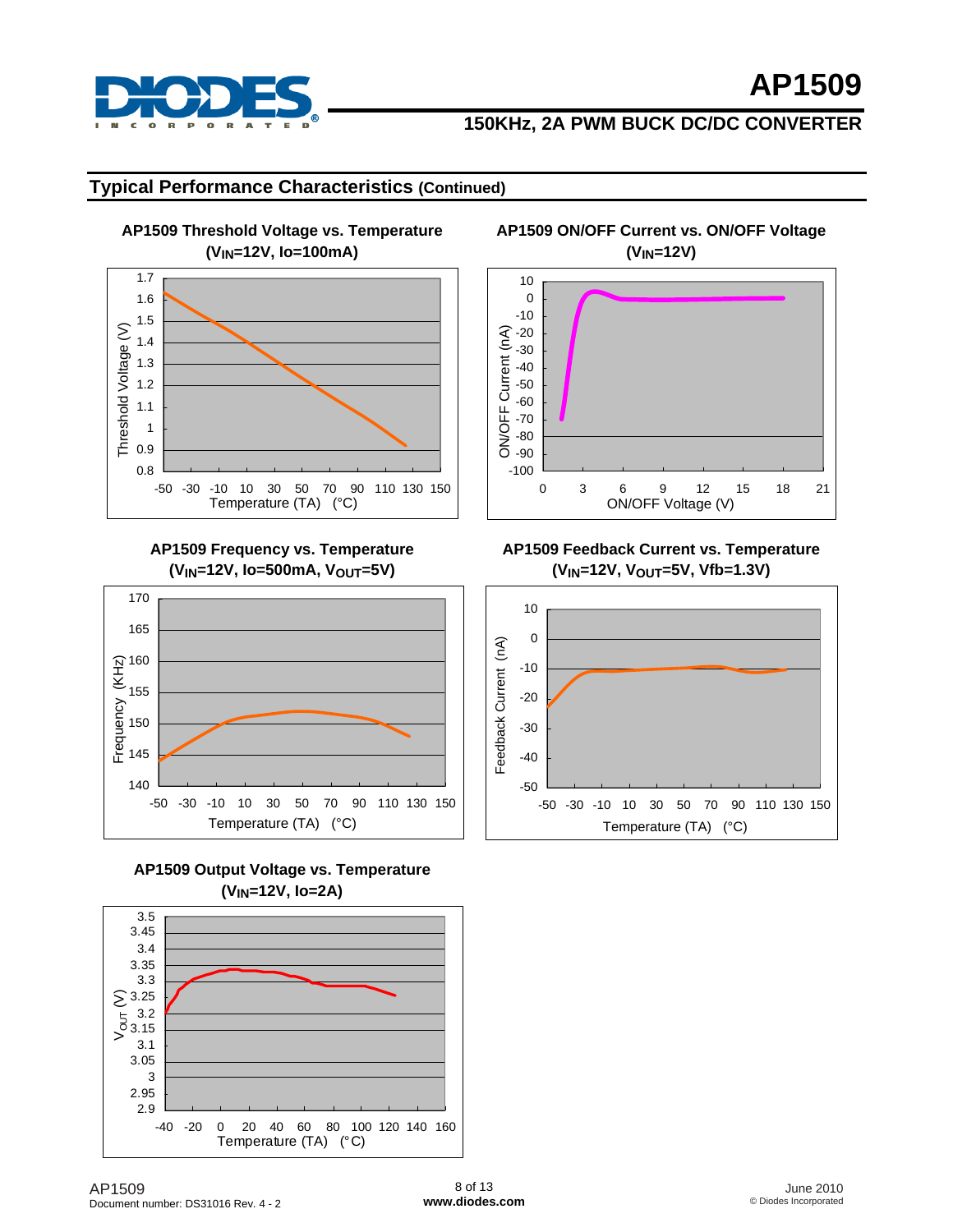

### **Typical Performance Characteristics (Continued)**



**Header Frequency vs. Temperature Feedback Voltage vs. Temperature (VIN=15V, VOUT=5V)** 



**Supply Current vs. Temperature (VIN=15V, VOUT=5V, lOUT=0A)** 



**Efficiency vs. Output Current (VIN=15V, VOUT=5V)** 



**Supply Current vs. Supply Voltage (VIN=15V, VOUT=5V, lOUT=0A)** 



**Efficiency vs. Output Current (VIN=15V, VOUT=3.3V)** 

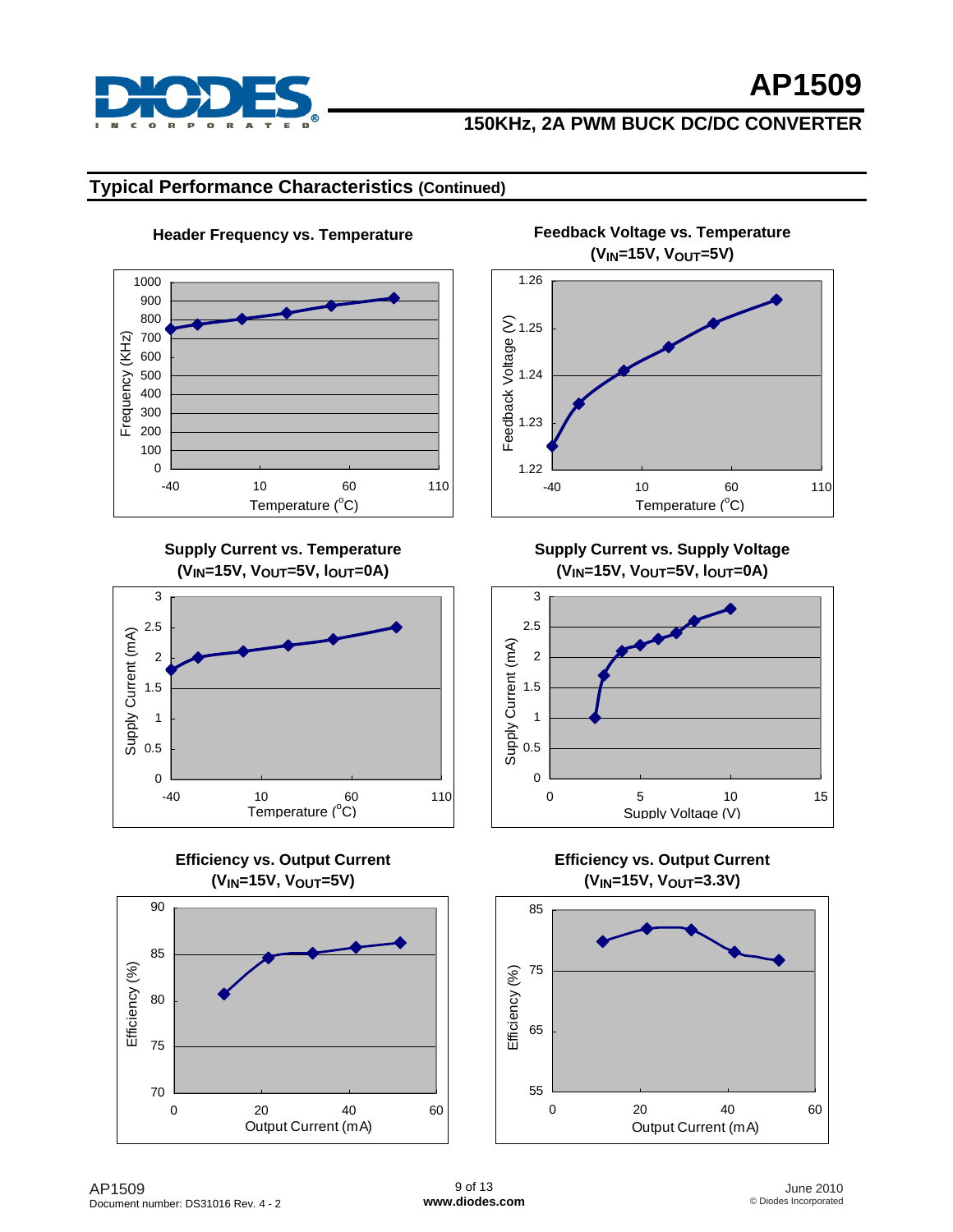

#### **Functions Description**

#### **Pin Functions**

 $+V_{IN}$ 

This is the positive input supply for the IC switching regulator. A suitable input bypass capacitor must be presented at this pin to minimize voltage transients and to supply the switching currents needed by the regulator.

#### **Ground**

Circuit ground.

#### **Output**

Internal switch. The voltage at this pin switches between  $(+V_{IN} - V_{SAT})$  and approximately – 0.5V, with a duty cycle of approximately  $V_{\text{OUT}}$  /  $V_{\text{IN}}$ . To minimize coupling to sensitive circuitry, the PC board copper area connected to this pin should be minimized.

#### **Feedback**

Senses the regulated output voltage to complete the feedback loop.

#### **SD**

Allows the switching regulator circuit to be shutdown using logic level signals thus dropping the total input supply current to approximately 150uA. Pulling this pin below a threshold voltage of approximately 1.3V turns the regulator on, and pulling this pin above 1.3V (up to a maximum of 18V) shuts the regulator down. If this shutdown feature is not needed, the SD pin can be wired to the ground pin.

#### **Thermal Considerations**

The SOP-8L package needs a heat sink under most conditions. The size of the heat sink depends on the input voltage, the output voltage, the load current and the ambient temperature. The AP1509 junction temperature rises above ambient temperature for a 2A load and different input and output voltages. The data for these curves was taken with the AP1509 (SOP-8L package) operating as a buck-switching regulator in an ambient temperature of 25°C (still air). These temperature increments are all approximate and are affected by many factors. Higher ambient temperatures require more heat sinker.

For the best thermal performance, wide copper traces and generous amounts of printed circuit board copper should be used in the board layout (One exception is the output (switch) pin, which should not have large areas of copper). Large areas of copper provide the best transfer of heat (lower thermal resistance) to the surrounding air, and moving air lowers the thermal resistance even further.

Package thermal resistance and junction temperature increments are all approximate. The increments are affected by a lot of factors. Some of these factors include board size, shape, thickness, position, location, and even board temperature. Other factors are, trace width, total printed circuit copper area, copper thickness, single or double-sided, multi-layer board and the amount of solder on the board.

The effectiveness of the PC board to dissipate heat also depends on the size, quantity and spacing of other components on the board, as well as whether the surrounding air is still or moving. Furthermore, some of these components such as the catch diode will add heat to the PC board and the heat can vary as the input voltage changes. For the inductor, depending on the physical size, type of core material and the DC resistance, it could either act as a heat sink taking heat away from the board, or it could add heat to the board.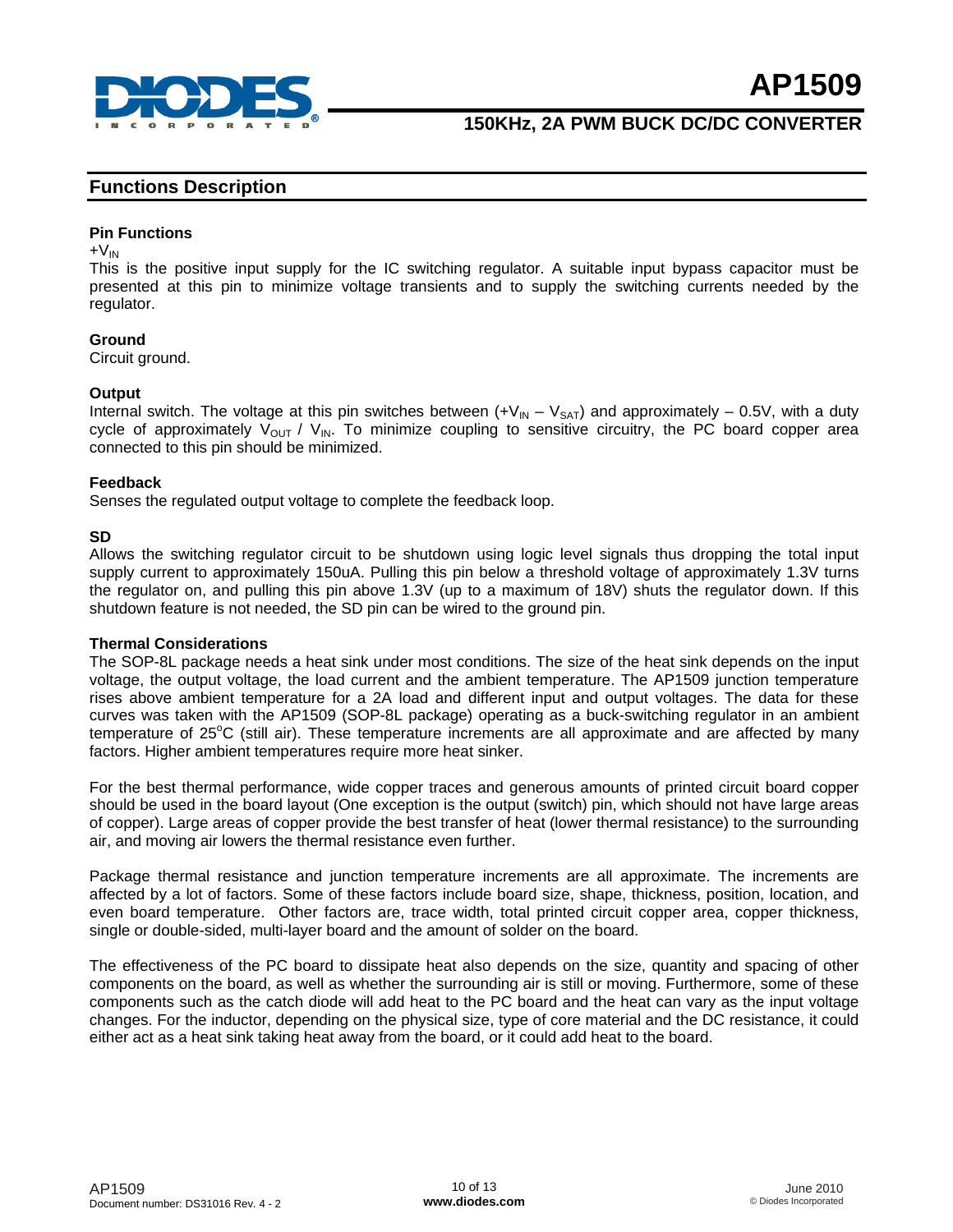

#### **Ordering Information**



| <b>Device</b>                      | Package | <b>Packaging</b> | <b>13" Tape and Reel</b> |                           |  |
|------------------------------------|---------|------------------|--------------------------|---------------------------|--|
|                                    | Code    | (Note 2)         | Quantity                 | <b>Part Number Suffix</b> |  |
| <b><sup>6</sup></b> AP1509-XXSL-13 |         | SOP-8L           | 2500/Tape & Reel         | -13                       |  |
| <b>B</b> AP1509-XXSG-13            |         | SOP-8L           | 2500/Tape & Reel         | -13                       |  |

Notes: 2. Pad layout as shown on Diodes Inc. suggested pad layout document AP02001, which can be found on our website at [http://www.diodes.com/datasheets/ap02001.pdf.](http://www.diodes.com/datasheets/ap02001.pdf)

### **Marking Information**

**(1) SOP-8L** 

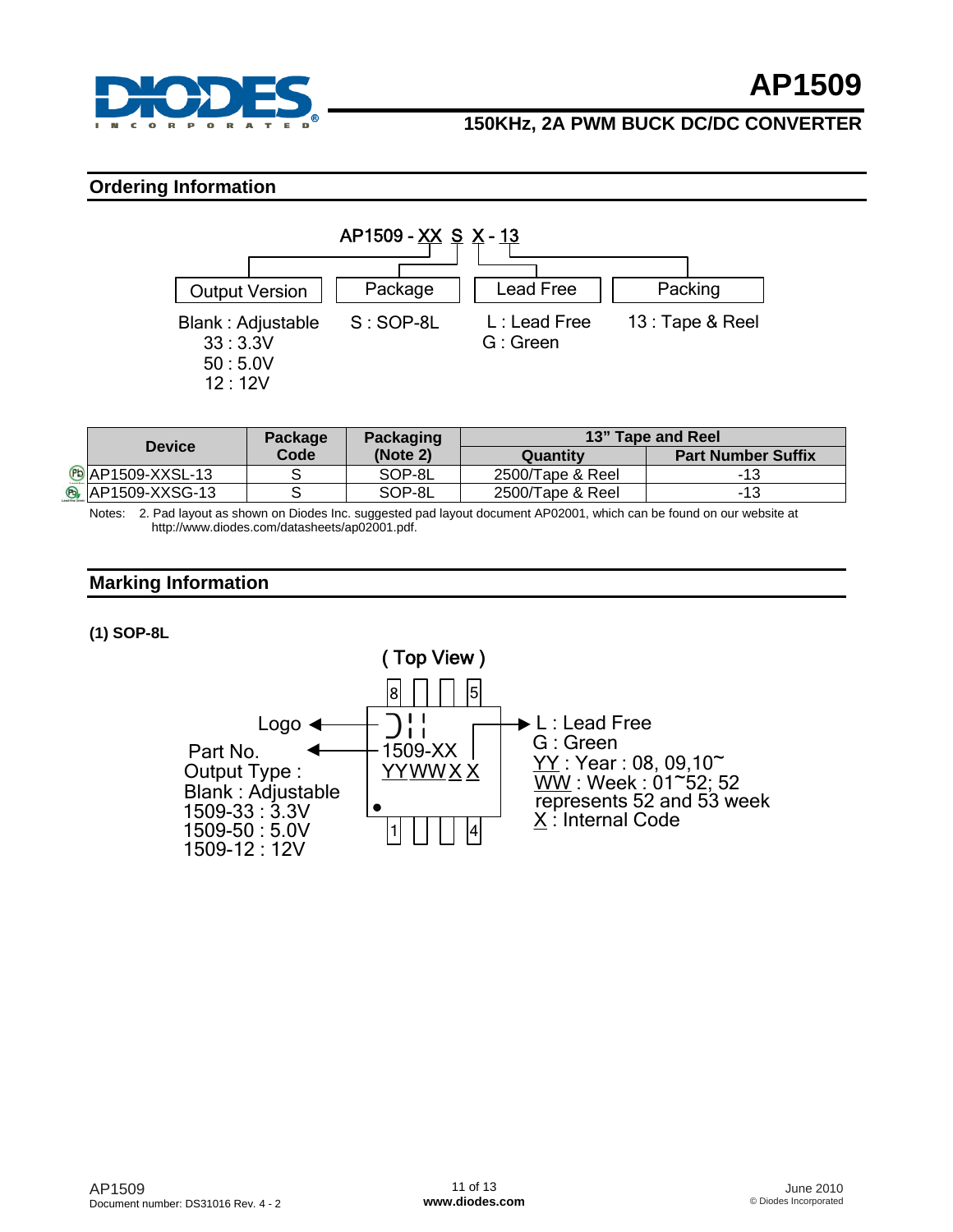

## **150KHz, 2A PWM BUCK DC/DC CONVERTER**

## **Package Outline Dimensions (All Dimensions in mm)**

**(1) Package Type: SOP-8L**